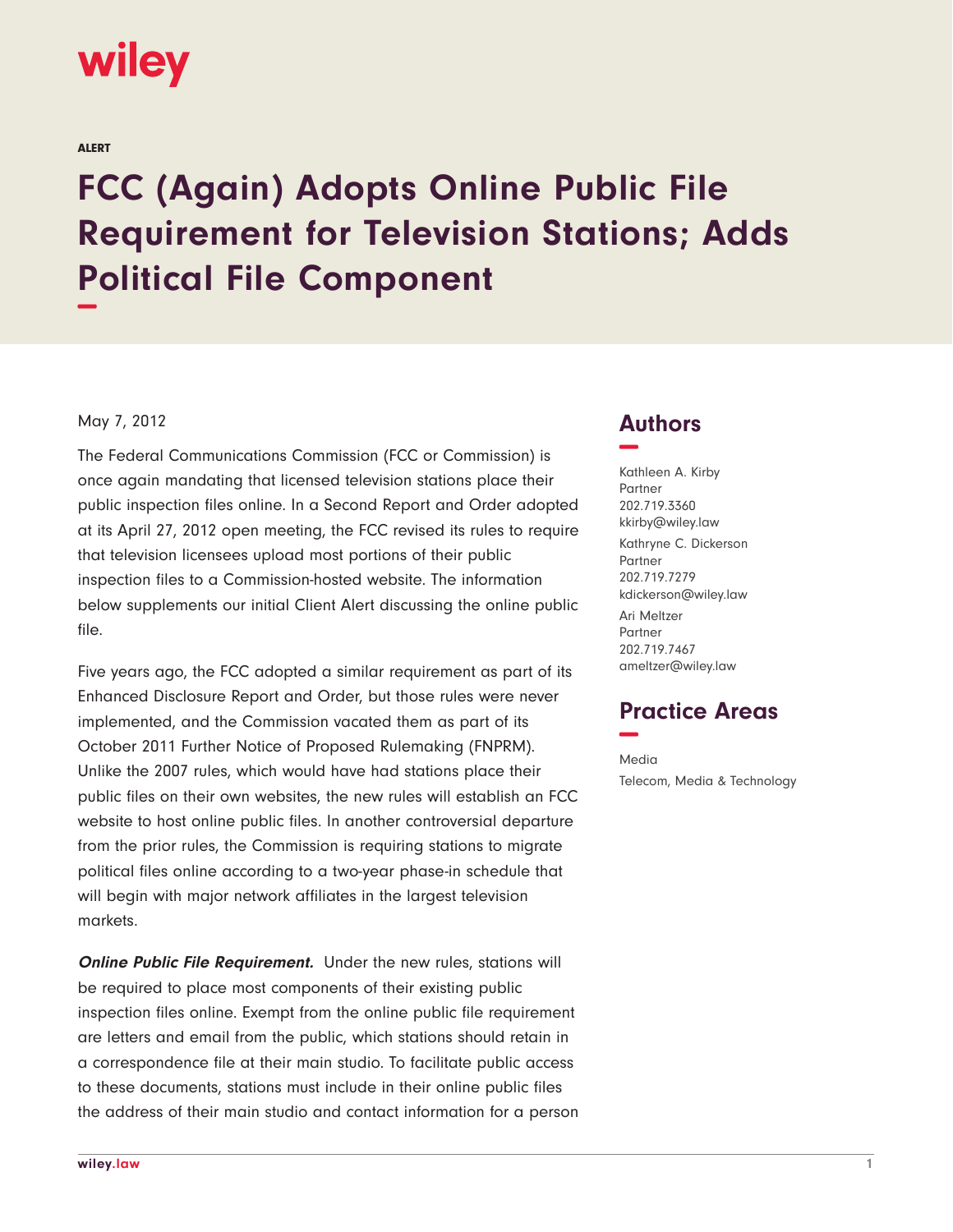who can respond to inquiries about the station's public file. Television broadcasters will not be responsible for adding to their online public files documents already available on the FCC's website. Instead, the Commission will automatically import these documents, which include station authorizations, applications and related materials, contour maps, ownership reports, The Public and Broadcasting manual and children's television programming reports.

As to Notices of Inquiry and other FCC information requests, the Commission will automatically place these in a station's public file unless otherwise directed by FCC staff. Stations will have to upload any related materials, including their responses. Stations need not, however, upload complaints that do not lead to Commission action; licensees may maintain such complaints and any responses thereto in their local correspondence file.

The Commission made three notable changes to the online public file rules it had proposed in the FNPRM. First, television stations will not be required to include local news sharing agreements and shared services agreements in their online public files (although the FCC cautioned that it will revisit this issue either in this proceeding or in the ownership proceeding). Second, the Commission abandoned plans to require television stations to include information in their online public files about on-air sponsorship identification disclosures. Third, the FCC will assume responsibility for maintaining back up copies of online public file materials, although stations will be required to maintain local paper and/or electronic back-ups of their political files (with the assistance of tools developed by the Commission) so that the information will be available if the online public file becomes unavailable.

The FCC will require television broadcasters to upload new public file documents to the online system as of the effective date of the rules (which is to be determined). For example, an issues/program report that is due to be created and placed in the public file after the effective date of the rules must be uploaded to the online file on that due date. As for materials already contained in the public inspection file, broadcasters will have six months from the date the FCC announces the Office of Management and Budget's (OMB) approval of the rules to upload those materials. We will apprise our clients once those dates have been established. Once uploaded, stations no longer have to maintain these items in a paper file at their main studio.

The Commission has elected not to specify the format in which files must be uploaded "at this time." The FCC noted, however, that if the documents already exist in a searchable format (such as Word documents, spreadsheets, or searchable pdfs), it expects that they will be uploaded in the same format, although stations may remove metadata from those documents. Moreover, the FCC will use optical character recognition (OCR) to add search functionality to documents that are uploaded in a non-searchable format.

To facilitate the organization of the online public files, the Commission will create a folder for each required item. While the FCC's system is not yet available for broadcaster access, the *Second Report and Order* states that television stations will be able to "drag and drop" files into the appropriate folder. The FCC is not requiring that licensees remove each item at the end of its retention period, but it warned stations that their public files "should not become so overgrown with out-of date documents that it is difficult to access relevant materials." In addition, the Commission is requiring stations to remove expired contracts at the time they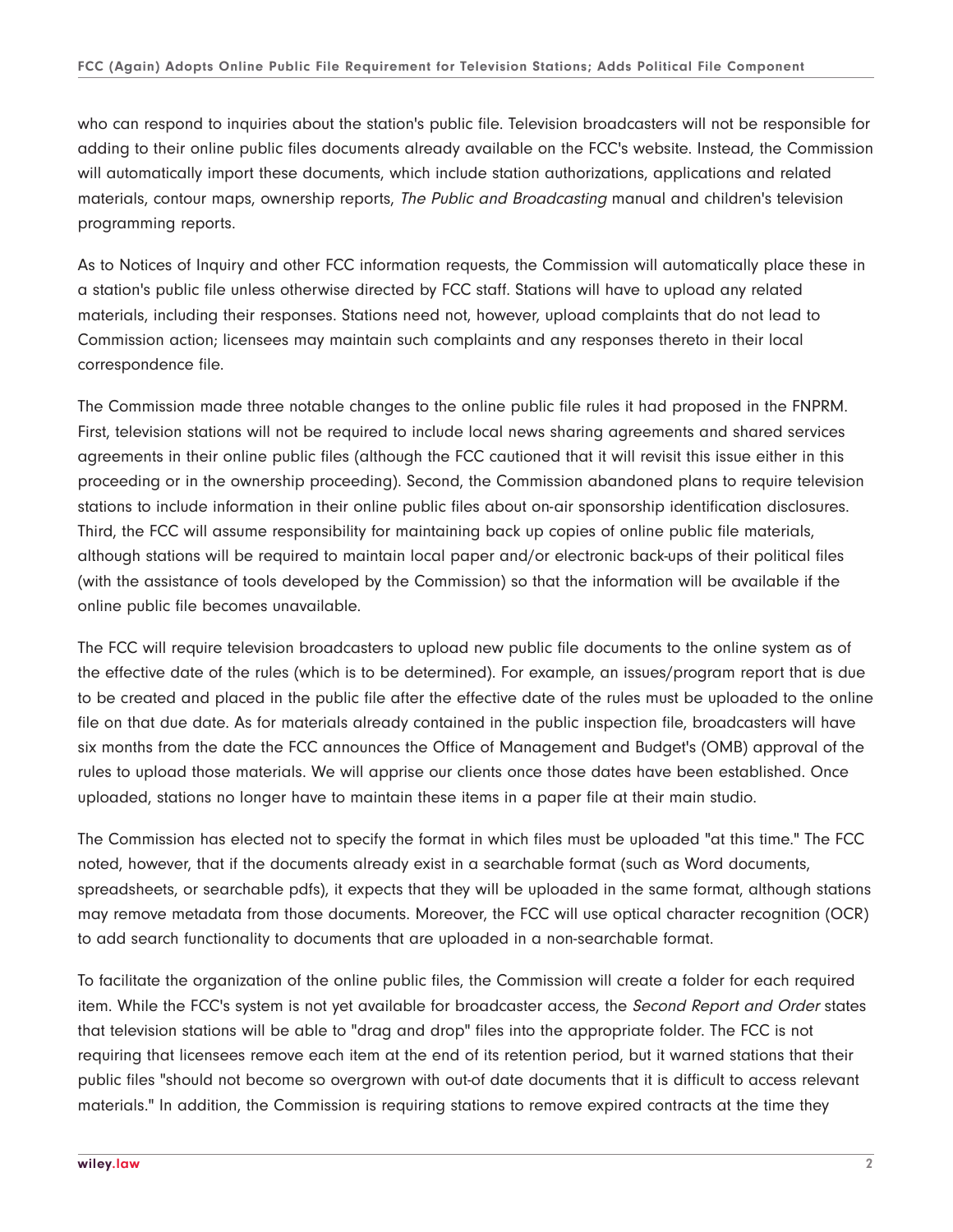upload replacement agreements.

Finally, to promote the existence of online public files, the FCC is requiring that stations include a link to their online public file on the home page of their website along with contact information for a station representative who can assist persons with disabilities with issues regarding the public files.

Stations whose licenses are due to expire in close proximity to the online public file implementation date should pay particular attention to how the rules' timing affects their obligations. Typically, licensees are permitted to "reset" their public files upon the grant of their license renewal, potentially meaning that these stations would not have to upload information from the prior license term. If a station's renewal is delayed, however, it could be required to upload eight years or more of public file documents. Some stations may have to upload documents from the prior license term, only to delete those files a short time later.

Also related to the renewal process, for stations that file their renewal applications post-effective date, the FCC has modified the mandatory pre- and post-filing announcements to reflect the fact that the renewal application will only be available on the Commission's website and not at the station.

Although the online public file requirement only applies to television stations at this time, the Commission may allow radio stations to voluntarily post their public files online as an accommodation to commonly-owned stations.

**Online Political File Requirement.** The Commission's online political file requirement includes most of the elements proposed in the FNPRM, but with a two-year phase-in period:

- Affiliates of the ABC, CBS, FOX, and NBC networks located in the top-50 markets will be required to upload political file documents beginning 30 days after publication of the OMB's approval of the rules. The FCC estimates that the requirement will cover approximately 200 television stations, or 11% of licensed stations. Any station that believes compliance with the requirement will impose "an unreasonable burden" may apply for a waiver.
- No later than July 1, 2013, the FCC will issue a public notice seeking comment regarding the effects of placing political files online. The Commission will consider at that time whether any changes should be made before it expands the online political file requirement to other stations.
- On July 1, 2014, all remaining television stations will be required to place political file information online.

To facilitate the keeping of an orderly political file, the FCC will create subfolders for candidates and issues. The Commission also will provide stations with the ability to create their own subfolders and subcategories consistent with their own practices.

In a departure from the FNPRM, the Commission limited the online political file requirement to documents created after the applicable effective date-stations will not be required to retroactively upload political file information. The FCC reiterated, however, that stations must upload new documents "immediately absent